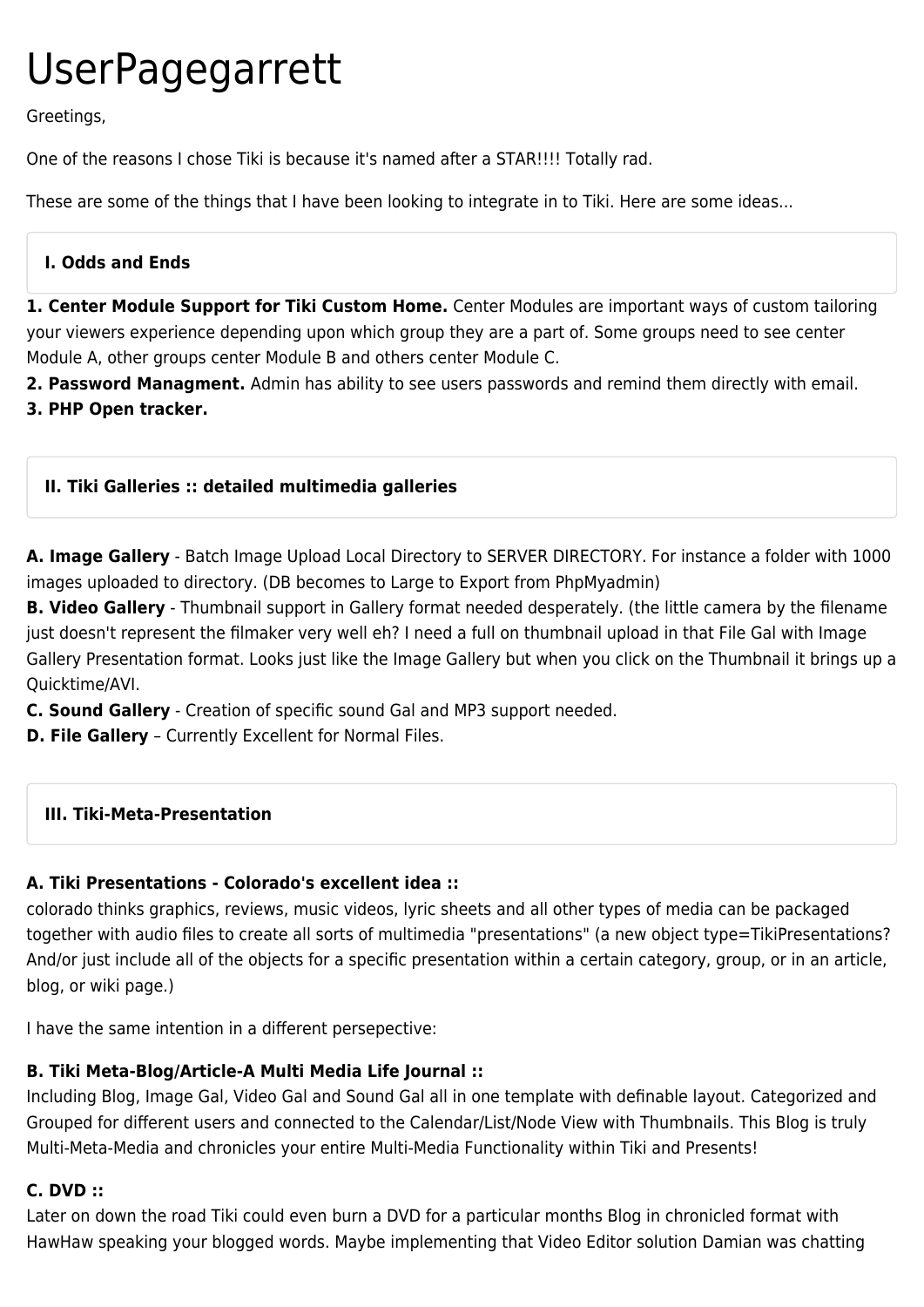up....

#### **D. Same Idea ::**

Our ideas are the same, Multi-Meta-Media Presentations. One is Linked to a Production/Presentation the other is linked to a Calendar/Blog. Same template, different application.

What about this:

# **3. Tiki Multi Meta Modular Presentation ::**

A form that allows users to **layout** (like quark express) the template, allowing different blog, image, video, sound galleries for different sections. **Connect** the template to Calendar/List/Node Views and Galaxia. Open connectivity, lust the way you like it!

# **4. Applicable Usage ::**

**A. Filmakers** – using the Meta-Presentation for StoryBoard Image Galleries, Script, Animatic, Final Render and Sound. All on a Shot per Shot basis and connected to Galaxia for Workflow Integration, this would practically be a 3D Production Studios Backend. Director logs on, checks the shots for the day, adds comments, etc… 3D Animators Log on, upload images, add comments and upload Quicktimes/Film/Video at the end of the day showing work progress. Allowing Virtual filmmaking Pipelines to be created with Tiki.

**B. Journal and Diary** – using the Meta-Presentation a user can journal their writings in Blog, Upload Photos from their Camera, Upload Video from their CCD and Sound from their Digital Sound Recorder. Everything Organized on their server and presented via Tikiwiki to whomever they newsletter. **For Proffesional Journalists** in Industry, this is an excellent function while journeying internationally. For example, a International Cuisine journalist traveling the globe visits restaraunts, adds literal commentary, uploads Digital Pics and even Quicktime Video of the Chef preparing the meal. Too bad you can't store food in that DB! **For the Everyday Journaler** this is your Diary on Steroids! Everything well organized and presented so you can thumb through your life day by day, see all your pics, videos and what you wrote about it all in one Template. Hows that for ILife?

**C. Corporate Presentation** – Corporate marketing Consultants can utilize this Meta-Presentation to present their own products to overseas interests outlining in Full Detail with Pictures, Literature and 3D Animation. Also while overseas on Corporate missions they can chronicle their "trip to the factory??? with DV, Pics and Tips/commentary so the Big Wigs back home can be informed on key decisions immediately.

**D. Scientific Cooperation** - We all know the scientists will just love this. This is the reason the internet was contrived right? Scientific Communication will be a snap with all the Meta-Media Organized in ONE PLACE. The Equation and Scientific Parameters outlined in Blog, Images of the Disection or Drawings of the Concept in the Gallery along with Videos and Animations all Organized in the same Template, all right there in front of you on one page. Nice.

## **5. Key Components ::**

- **A.** Blog, Image, Video, Sound and File Galleries Integrated in to One Template.
- **B.** Layout options for choosing what gallery module to display and where.
- **C.** Thumbnail options for Blog, Video and Sound Gal.
- **D.** View Options allowing Calendar, List, Icons and Node Views would be excellent.
- **E.** Open Connectivity with Galaxia Integration for Industrial Workflow applications.
- **F.** Options: allowing user to Add Any Tiki Module to the Template. For instance option of adding RSS, Comments,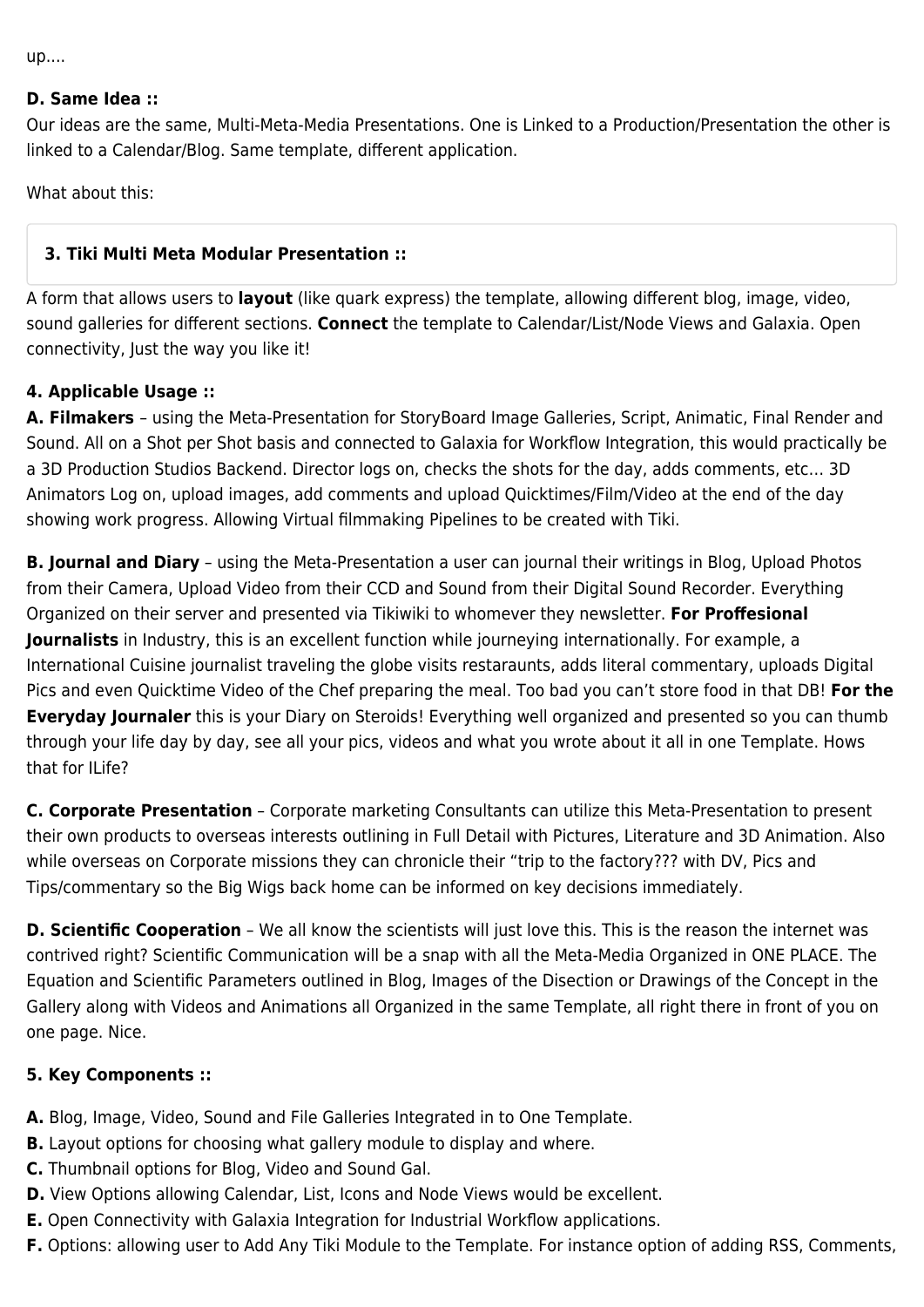Survey, Charts, everything. **G.** Of course, Categories, Groups, Permissions, etc….

### **6. Quick Fix ::**

combine and refine already existing tiki modules in to One Master Template:

- 1. blog, image, file templates
- 2. options for RSS, Comments,Survey, Charts, etc...
- 3. later add Video and sound gallery

#### **IV. Tiki-CRM, EMAIL and Meta-Presentation.**

see ( <http://tikiwiki.org/tiki-index.php?page=CustomerRelationshipManagementDev&highlight=CRM> )

These are my thoughts:

#### **1. CRM should be organized in this way:**

**A.** All Information related to customer should be organized under One Node accessible and assignable from One Template.

- i. Bookmarks:: of Customer Site
- ii. Contacts:: Customer information
- iii. Tasks:: Task page related to Customer/User
- iv. Tiki User Info:: user, password, group
- v. Email:: Correspondance with Customer in own folder.
- vi. Articles, Blogs, Meta-Presentation and Galaxia:: all related Tiki-Customer Media stored here too.

#### **2. This is Why::**

**B.** When you are using Tiki to Manage Customers on your Site you want all the information about that customer in one place. You don't want the Bookmark of the customers site in one place, with all the emails in another and the Tiki User Info on a completely separate page. You want to go under One Node and see Everything related to that customer on One Template.

**C.** DataBase StreamLine - Why have a seperate DB for Bookmark, Contact and User? If the Bookmark will end up being the Contacts Web URL and the contacts name will end up having a UserName assigned in Tiki? Have One DB that contains the Bookmark, Contact Info, Task Info, User Info and Email-Folder.

#### **3. Function ::**

Every time you enter a Bookmark, Add USER or Add Contact.... One form is delivered that will allow you **the option** to enter All these Things at Once:

- **A.** Category
- **B.** Group
- **C.** User (customer)